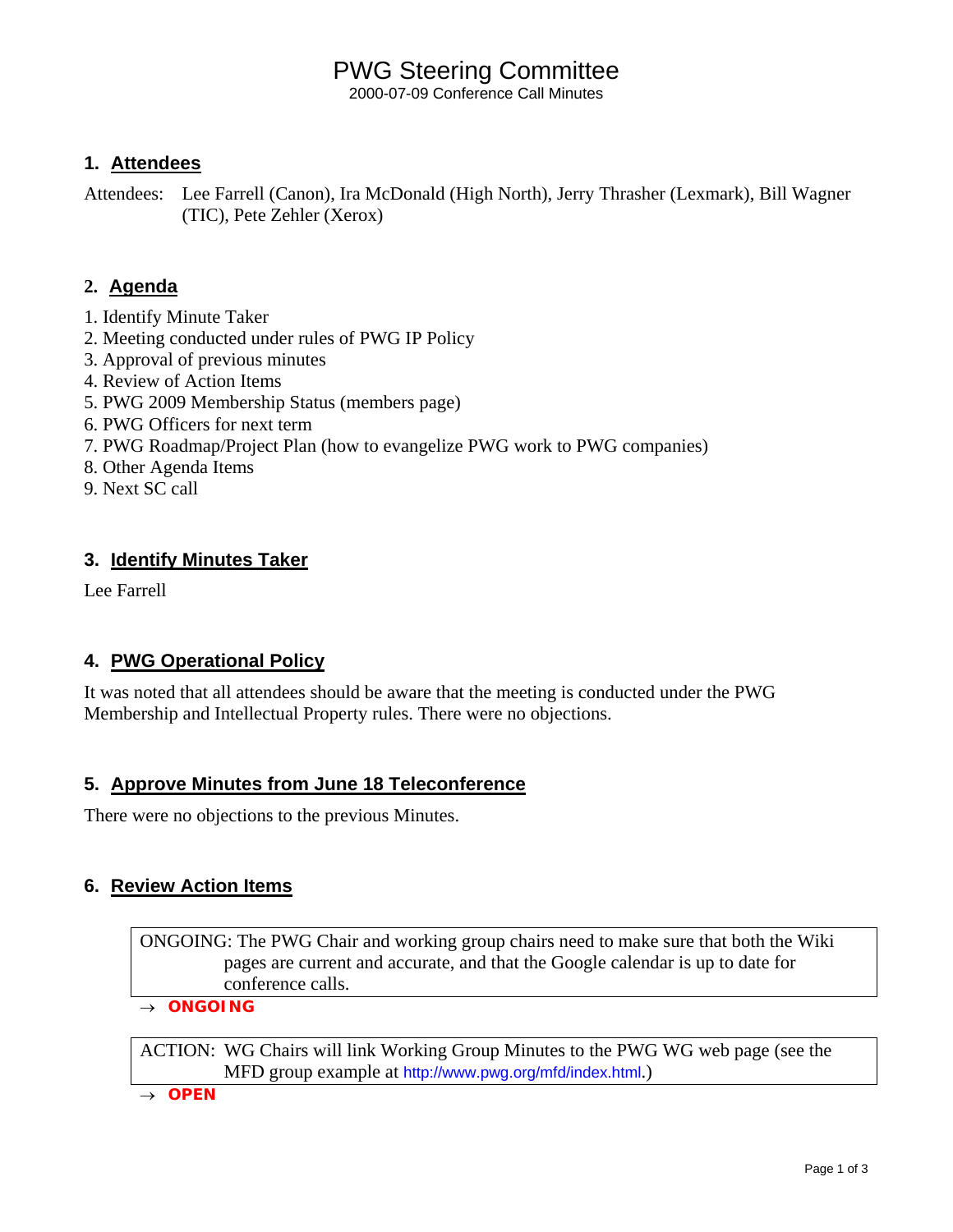# PWG Steering Committee

2000-07-09 Conference Call Minutes

ACTION: The PWG has several approved Candidate Standards related to IPP for which there are no IANA registered elements. Harry Lewis and Ira McDonald will draft an IANA considerations document for items that need to be registered with IANA for review by the SC.

- → *OPEN both Harry and Ira are resource constrained*
- → *IPPv2 raises priority. PWG standard mandatory operations must be registered with IANA.*
- → *IANA converting registries to XML. This may cause further effort (i.e. delay.)*

ACTION: Ira will develop examples showing use of Printer MIB Interpreter Language TC and MIME types for use in 1284ID strings.

→ *OPEN* 

ACTION: Rick Landau will make appropriate Website and Wiki changes that will indicate the PDM working group has moved to "inactive" status.

→ *The Website has been updated, but the Wiki pages still need to be changed.* 

→ *OPEN*

#### **7. PWG 2009 Membership Status**

Konica Minolta and Epson have been removed from the list of Members. Neither have paid or signed the new Membership Agreement.

#### **8. PWG Officers for next term**

Jerry noted that we still do not have a volunteer for the position of Secretary.

ACTION: Jerry will start the negotiation process with ISTO for a reduced monthly support fee for a PWG "hibernation" mode.

Lee said that he was hoping to get a response from Nancy Chen regarding the notice for needing a volunteer for PWG Secretary. However, nothing came in.

ACTION: Lee will send a note to Nancy Chen encouraging her to volunteer for Secretary—and ascertain whether a separate note to Tim Deppa at Oki Data would be appreciated.

## **9. PWG Roadmap/Project Plan**

Jerry referenced the proposed set of meeting dates for next year that were presented at the face-to-face meeting:

- $\bullet$  Feb 2-4
- Apr  $6-8$
- Jun 8-10
- Aug 10-12
- $\bullet$  Oct 5-7
- $\bullet$  Dec 7-9